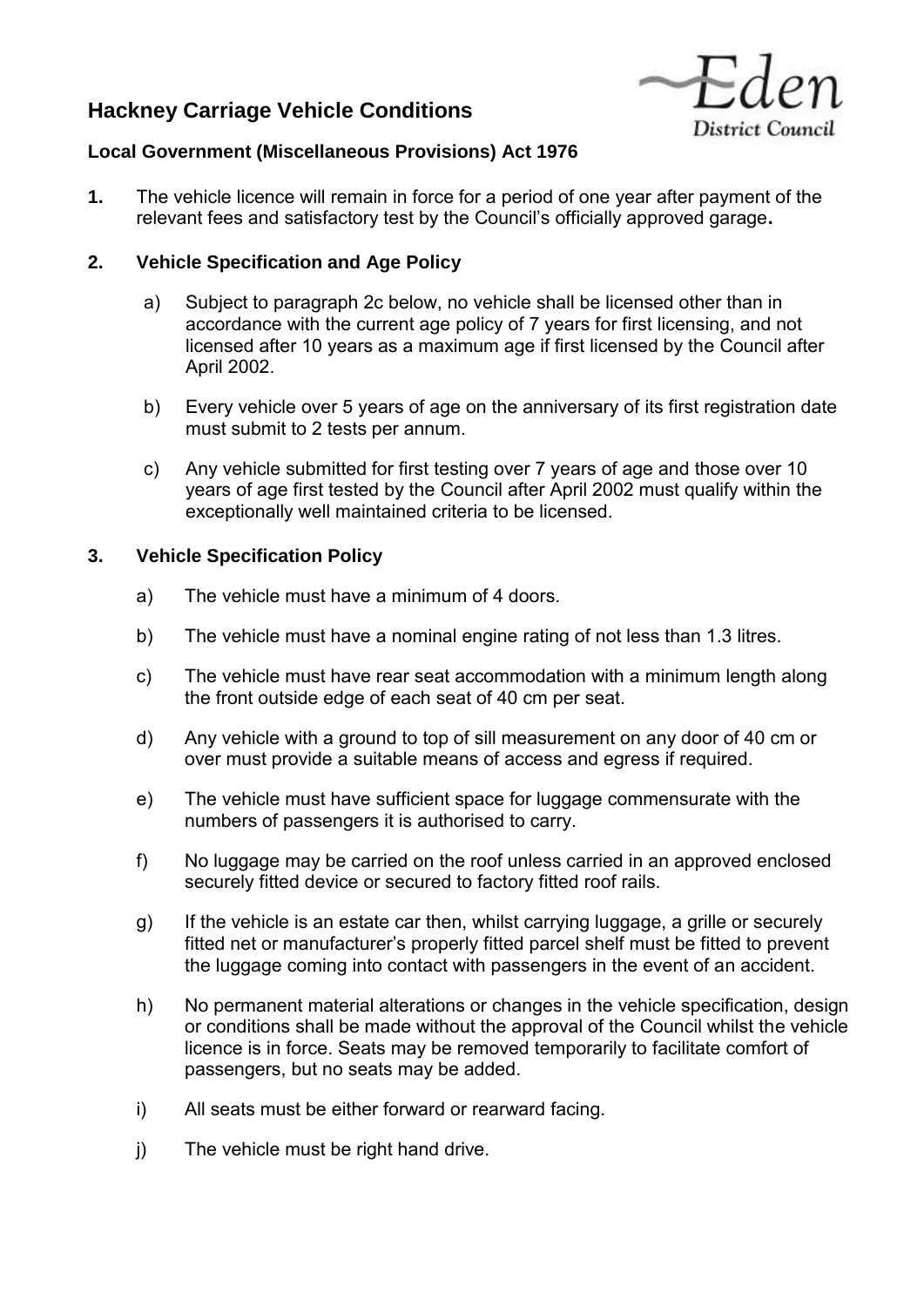# **4. Maintenance**

- a) The vehicle and all its fittings and equipment shall at all times when it is in use or available for hire be kept in a clean, tidy, efficient and safe condition.
- b) The body trim and bodywork must be uniform and free from any significant rust or damage. Non alloy wheels must be fitted with matching wheel trims.
- c) The paintwork must be a good match with no 'egg shell' finish or different shades or colours.
- d) The upholstery and carpets shall be kept clean and in good repair.
- e) Every proprietor shall keep records of servicing frequency, including dates and mileages, and shall make those records available if required.

#### **5. Plate**

- a) The vehicle licence plate provided by the Council identifying the vehicle as a hackney carriage vehicle shall be affixed to the outside of the vehicle on the rear and kept clean and clearly visible at all times.
- b) The plate shall be capable of being removed by a Police officer or officer of the Council should the licence be revoked or suspended after written notice of such is served on the owner and in any case within 7 days of such notice.
- c) Whilst the vehicle is being used for private or domestic use, the plate, roof sign and/or door sign shall be removed or covered from public view.

#### **6. Change of Details**

- a) The proprietor shall, within 7 days of any change of address of the place where the vehicle is kept when not in use, notify the Council's licensing section in writing of such change.
- b) If the proprietor wishes to transfer the licence to another person he must first obtain the written consent of the Council which will not be unreasonably withheld.

#### **7. Trailers**

- a) Any trailer used for the conveyance of luggage shall first be submitted for testing at the same time as the vehicle.
- b) The trailer shall be fully covered for protection against wind and rain penetration and secured for the protection of the luggage carried.
- c) The trailer must be covered by a policy of insurance.
- d) The trailer must display a duplicate hackney plate to the rear.
- e) The trailer shall be of an approved type indicating:
	- i) unladen weight
	- ii) gross weight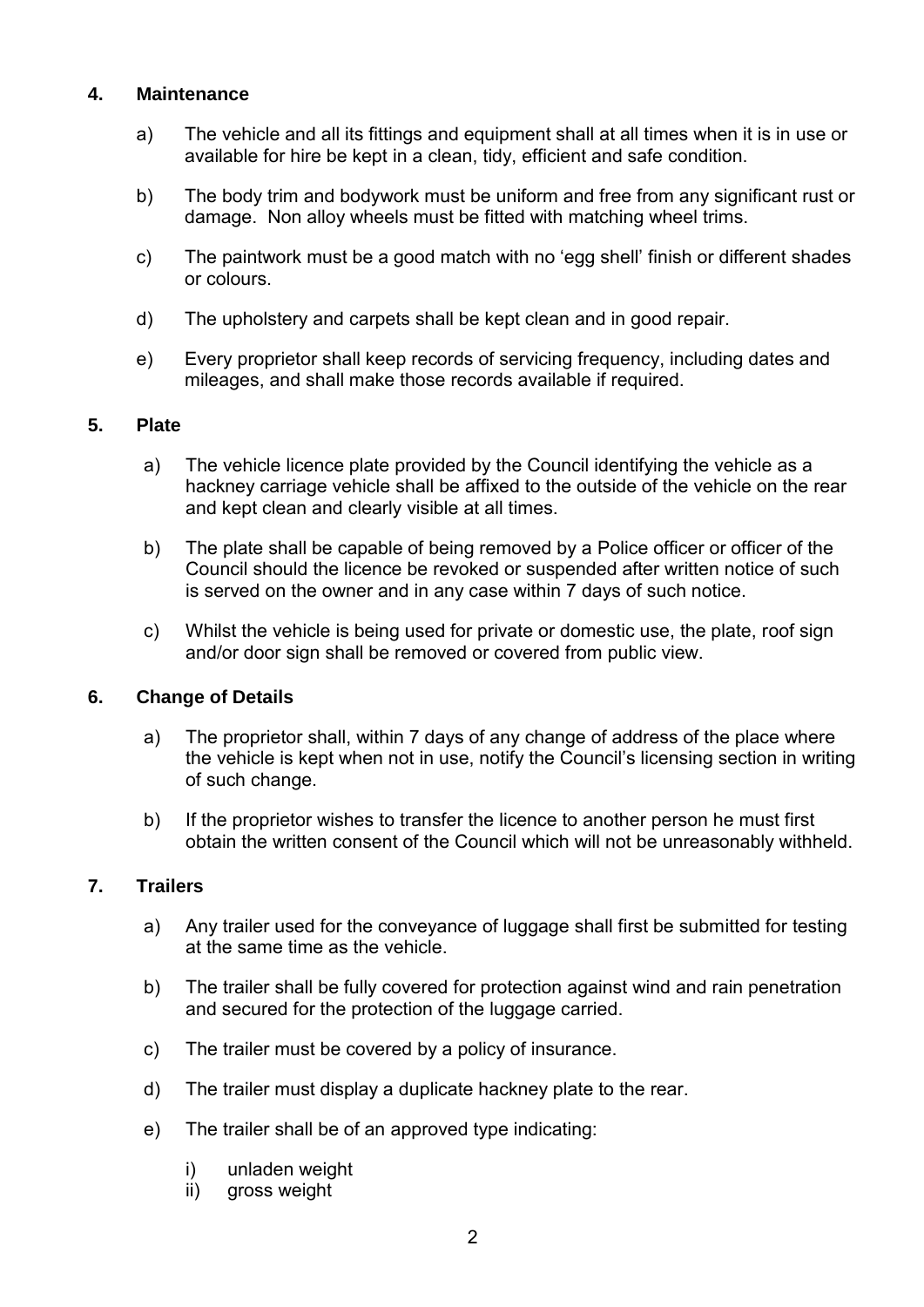- iii) manufacturer's details
- iv) suitably braked

# **8. Interior Markings**

The proprietor shall cause to be clearly marked and maintained inside the vehicle in such a position as to be visible at all times to persons conveyed therein:

- a) the plate number of the vehicle and number of passengers prescribed in the licence;
- b) a current table of fares and charges:
- c) a sign in words or picture indicating that passengers should refrain from smoking in the vehicle.

# **9. Insurance**

- a) During the currency of the licence the proprietor shall keep in force in relation to the use of the vehicle a policy of insurance which covers third party liability both in respect of damage to persons and personal belongings.
- b) Should the said certificate of insurance or cover note lapse, the proprietor shall within 7 days produce a valid certificate to the Licensing Section of the Council. Failure to produce such without reasonable excuse may result in immediate suspension of the vehicle licence.

#### **10. Passengers**

- a) The number of passengers carried shall not exceed those prescribed in the licence.
- b) Any child 3 years or over shall be deemed a passenger in a hackney carriage for the purpose of seat occupancy within the limitations of the licence requirement. A child under 3 years of age shall not occupy a front passenger seat.
- c) Every passenger carrying seat shall be provided with a suitable seat belt or other restraining device.

# **11. Safety Equipment**

a) Fire Extinguisher

There shall be provided and maintained in every hackney vehicle a suitable and efficient fire extinguisher securely positioned for use in an emergency of at least 0.9 Kilo of type dry powder for cars with 4 passenger seats or less and aqueous film forming foam (AFFF) extinguisher of 2.0 Kilos for minibuses and similar vehicles complying with EN3 standard. The vehicle plate number shall be permanently marked thereon.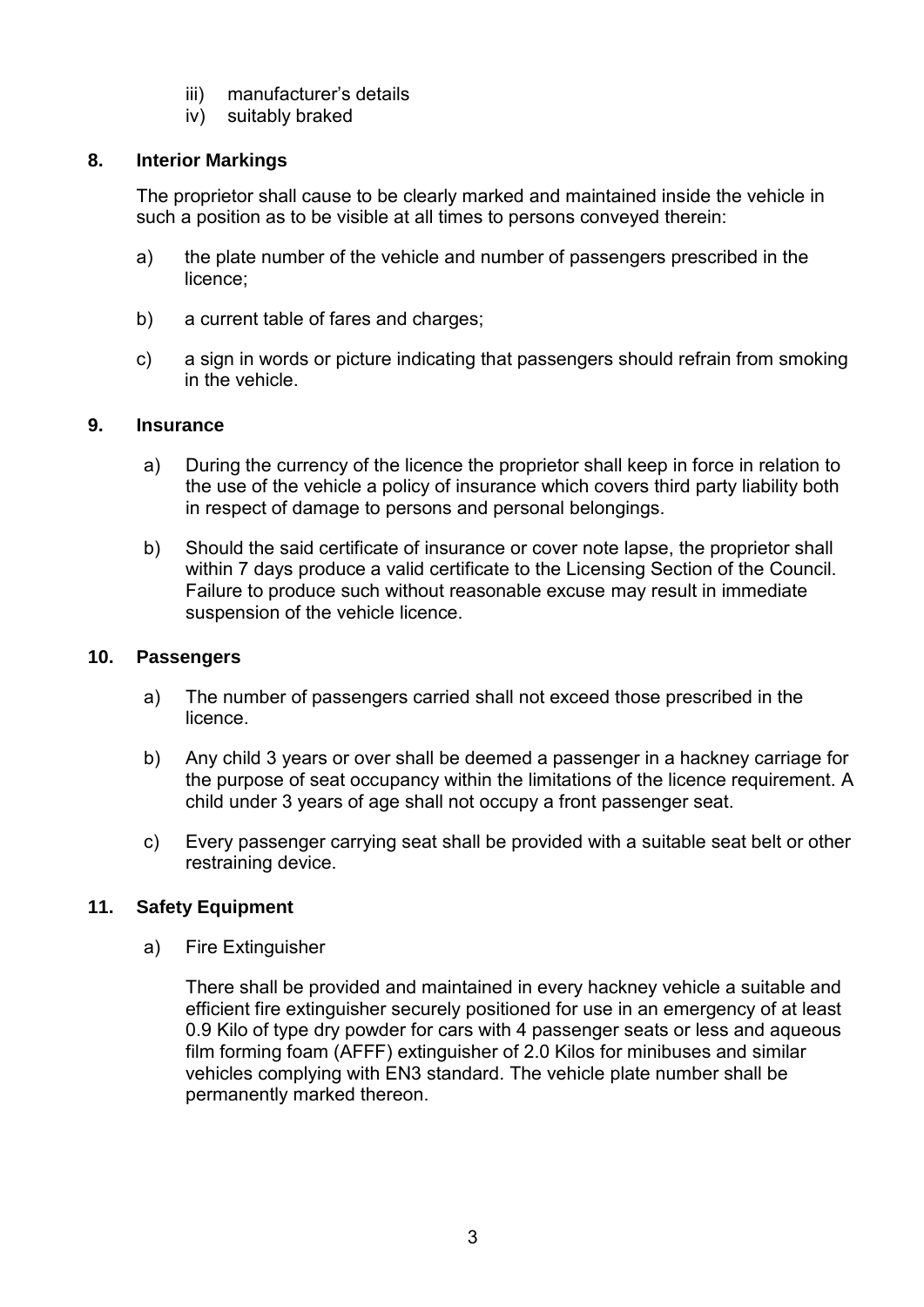b) First Aid Kit

A suitable first aid kit containing appropriate first aid dressings and other appliances shall be carried in the vehicle to be available for immediate use in an emergency. The vehicle plate number shall be permanently marked thereon.

# **12. Signs**

- a) The vehicle shall display when plying for hire either:
	- i) a roof sign displaying the words 'Taxi' or 'Hackney Carriage', operating name or telephone number; or
	- ii) an illuminated sign bearing the words 'For Hire' indicating the vehicle is for hire.

# **13. Radio/Telephone**

- a) Any radio microphone installed in the vehicle shall be fitted in such a position that its use by the driver would not impair his control of the vehicle when it is in motion.
- b) Any mobile phone used by the driver whilst the vehicle is in motion must be a hands free unit.

# **14. Advertising**

Any advertising in or on the vehicle ancillary to the legal requirements of licensing must have the prior written approval of the Council.

# **15. Taximeter**

The vehicle shall be provided with a taximeter which must be so attached and maintained as to:

- a) be appropriately set to ensure that the Council's hackney carriage fare scale currently in force is recorded thereon.
- b) The taximeter shall be so placed that all letters and figures on the face are at all times plainly visible to any person being conveyed in the vehicle and for that purpose the letters and figures shall be capable of being suitably illuminated during any period of hiring.
- c) When the machinery of the taximeter is in action there shall be recorded on the face of the taximeter in clearly legible figures a fare not exceeding the rate or fare which the proprietor or driver is entitled to demand and take for the hire of the vehicle by distance/time.
- d) The taximeter shall be affixed to the vehicle with seals or other appliances so that it shall not be practicable for any person to tamper with them except by breaking damaging or displacing the seals or other appliances.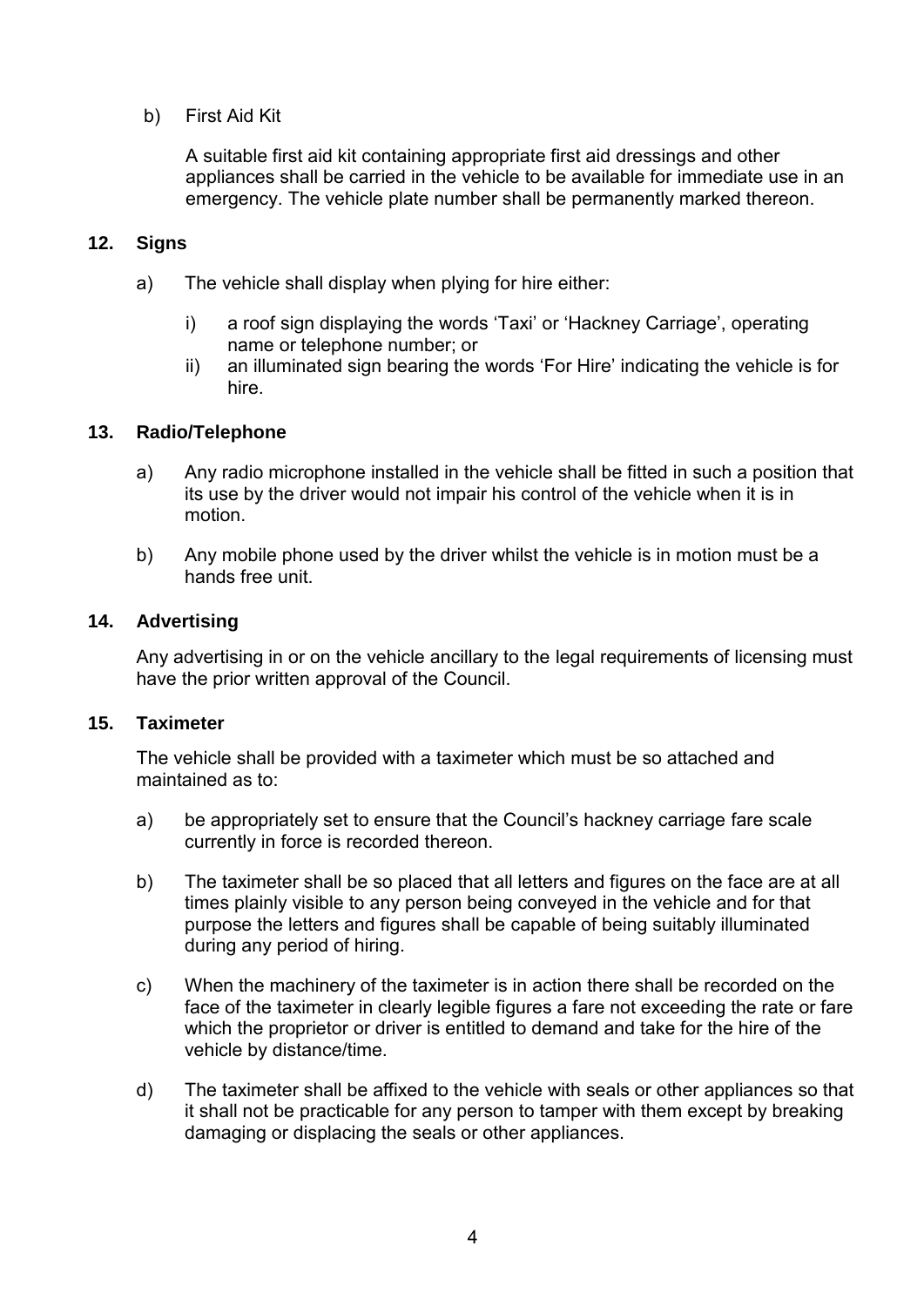e) Such key, flag or other device shall be capable of being locked in such a position that the machinery of the taximeter is not in action and that no fare is recorded on the face of the taximeter.

# **16. Taximeter Usage**

- a) For every such journey the taximeter must be engaged at the commencement of the journey and not more than is displayed on the meter at the end of the journey can be charged.
- b) The fare is negotiable with the hirer and, if no negotiation is entered into with the hirer, no fare greater than that displayed on the meter can be charged. If a fare is negotiated then the meter must be engaged.
- c) A taxi used for private hire purposes must use the meter from the point of pick up to the end of the journey.

# **17. Change of Address**

The proprietor of any hackney carriage shall notify the Council in writing of any change of his address during the period of the licence within 7 days of such change taking place.

# **18. Convictions**

The proprietor of a hackney carriage vehicle shall within 14 days disclose to the Council in writing details of any convictions imposed on him or partners/directors of the company, during the period of the licence. This includes fixed penalty tickets or police administered cautions.

# **19. Vehicle Replacement (Emergency Licensing)**

When a licensed hackney carriage is unserviceable due to road accident damage or major mechanical failure, a replacement vehicle may be used for a maximum of 7 days if the following criteria are met:

- a) the replacement vehicle has been subjected to an MOT test within the last 28 days;
- b) the replacement vehicle has a calibrated taximeter fitted, fire extinguisher and first aid kit;
- c) the replacement vehicle complies with the current age policy;
- d) the licensed vehicle is booked into the Council's authorised testing station and, owing to exceptional circumstances, cannot be completed within 7 days.

# **20. Animals**

a) Guide dogs, hearing dogs or other assistance dogs must be carried unless the driver has a medical exemption certificate.